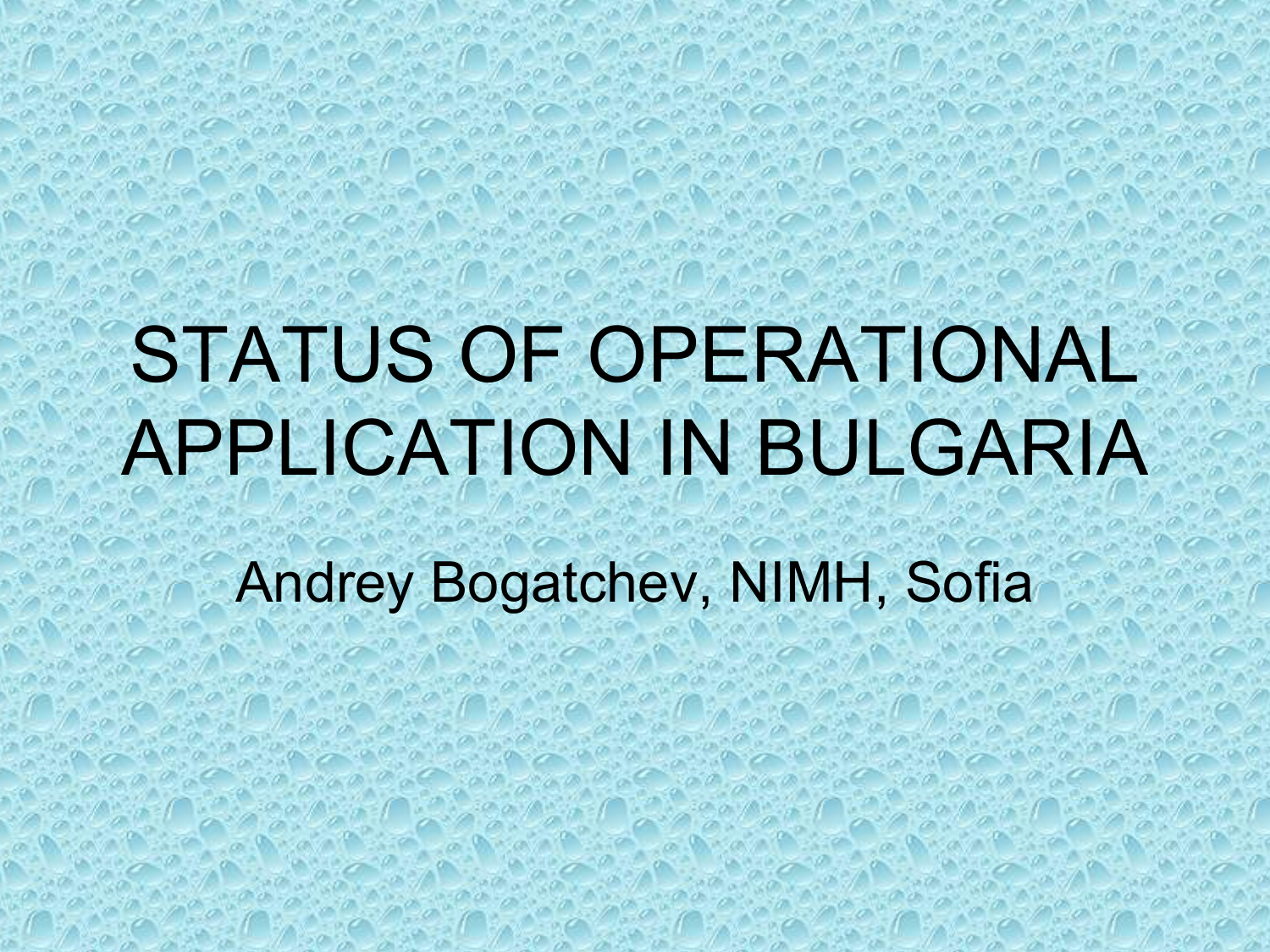- During the autumn of 2005, the porting of the export of cy29t2 was done. The installation was done only for the model part, thus the routines concerning ODB were removed from the pack, leaving only the \*.h files. There were no serious problems during the porting, but more or less usual things:
	- misplaced declarations, duplicate declaration, old way of initialising of character variables, using Hollerit notation and so on.
	- In xrd/svipc/svipc.c were added definitions for MIN and MAX under ifdef LINUX.
	- Compilation was done, using gmkpack and Intel compiler v 9.0.
	- For loading the wrapper sld, which emulates the vpp incremental loader was used.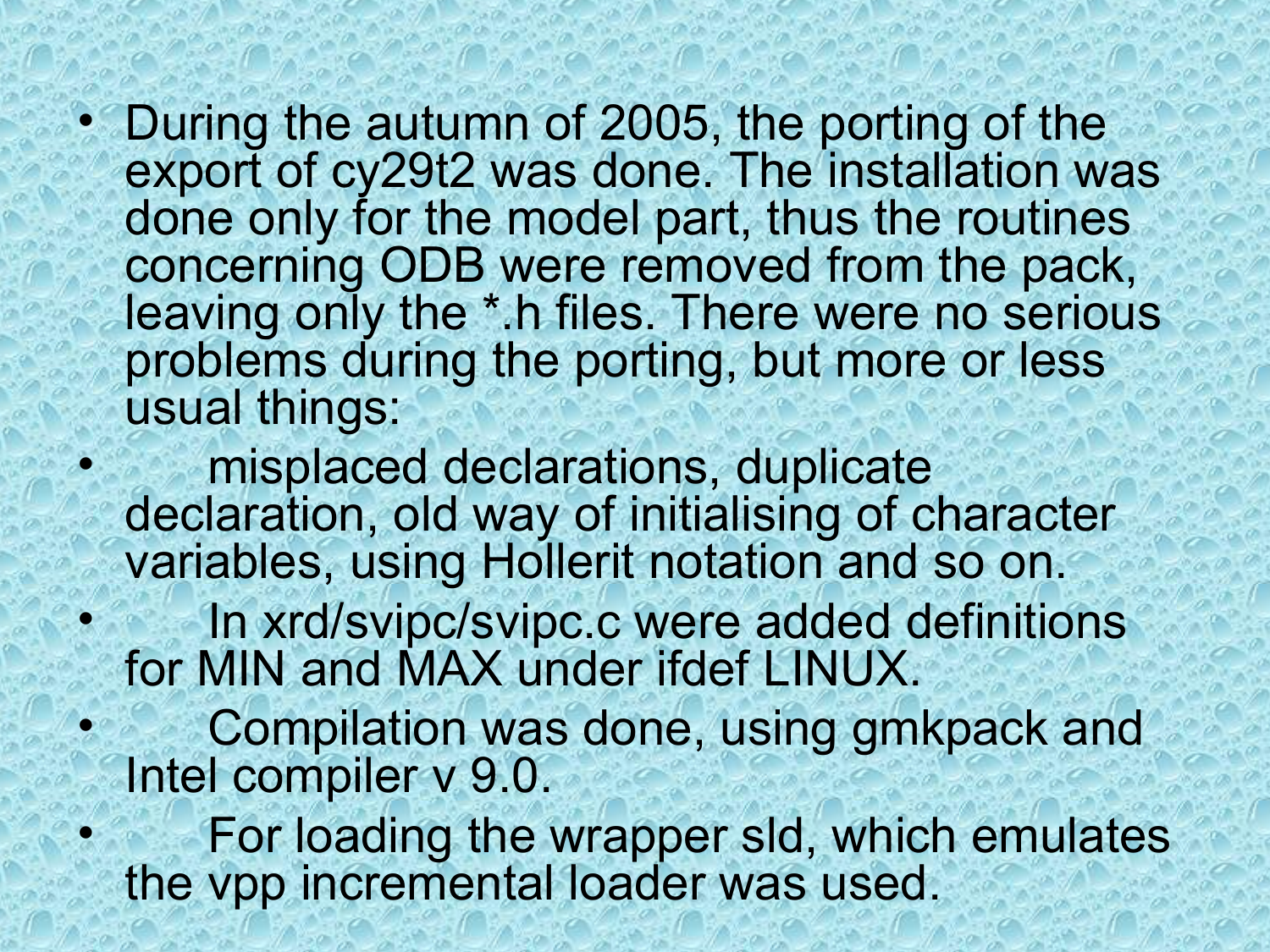- Since December cy29t2 was put to parallel suite
- Successful switching to the new coupling and climatology files happened on 30 of January 2006. It might happen earlier, but there were some problems with climatology files for the integration domain.
- AL29T2 was upgraded to AL29T2 OP2 and put to parallel suite.
- Later in became operational.
- New integration domain with approximately same size, but with higher resolution was implemented. Domain characteristics are like follows:
- NDLON = 144; NDGLG = 108; NDLUXG = 122; NDGUXG = 92, linear grid